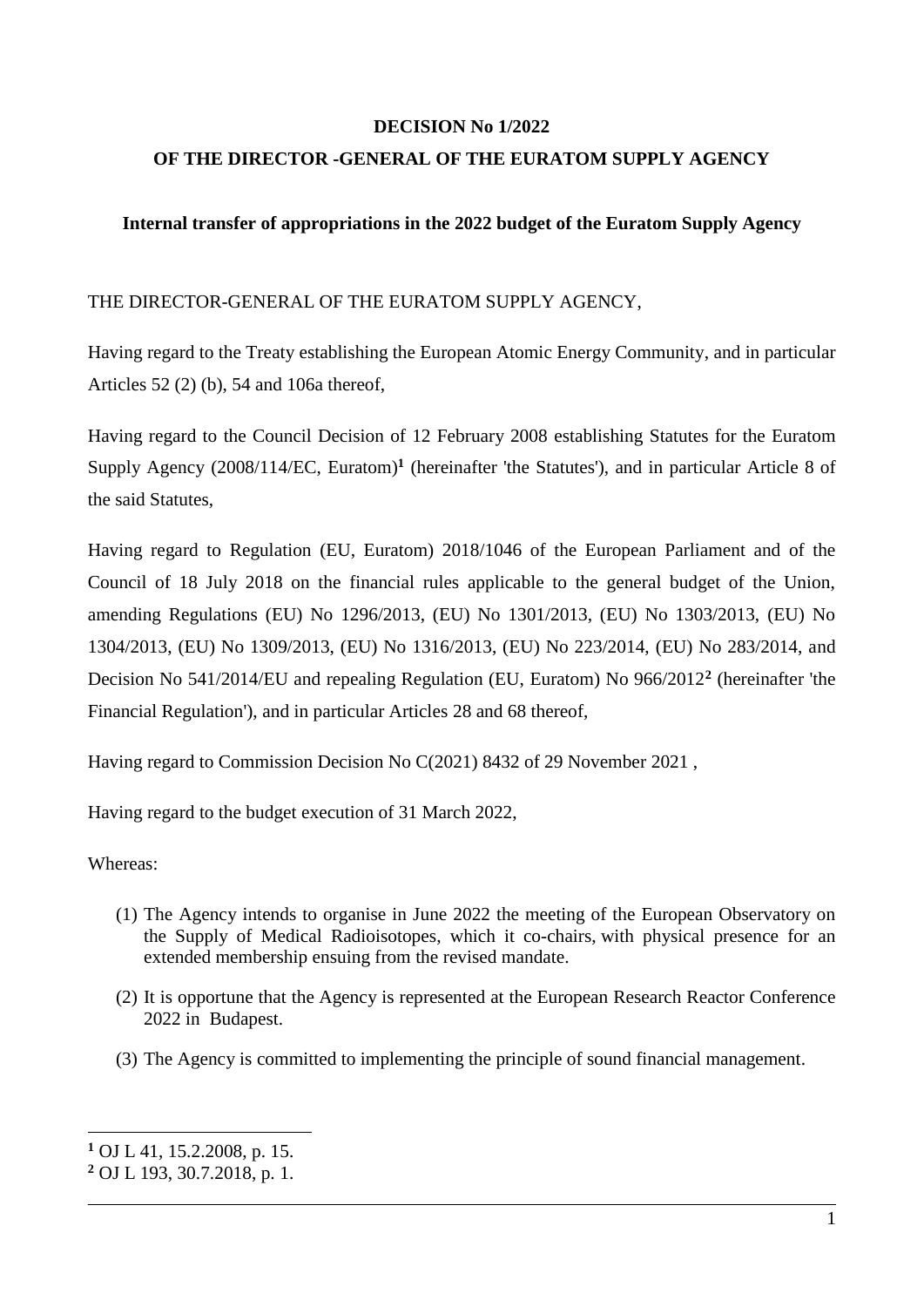#### HAS DECIDED AS FOLLOWS:

#### *Article 1*

The internal transfer within Title II of the amount of EUR 4 000 from Article 252 to Article 255 within Chapter 25 "Expenditure on formal and other meetings" of the Agency's statement of expenditure as set out in the Annex, is hereby approved.

#### *Article 2*

This Decision shall enter into force on the day of its adoption.

#### *Article 3*

Copy of this Decision shall be communicated, upon its adoption, to the European Commission.

Done at Luxembourg

*The Director General*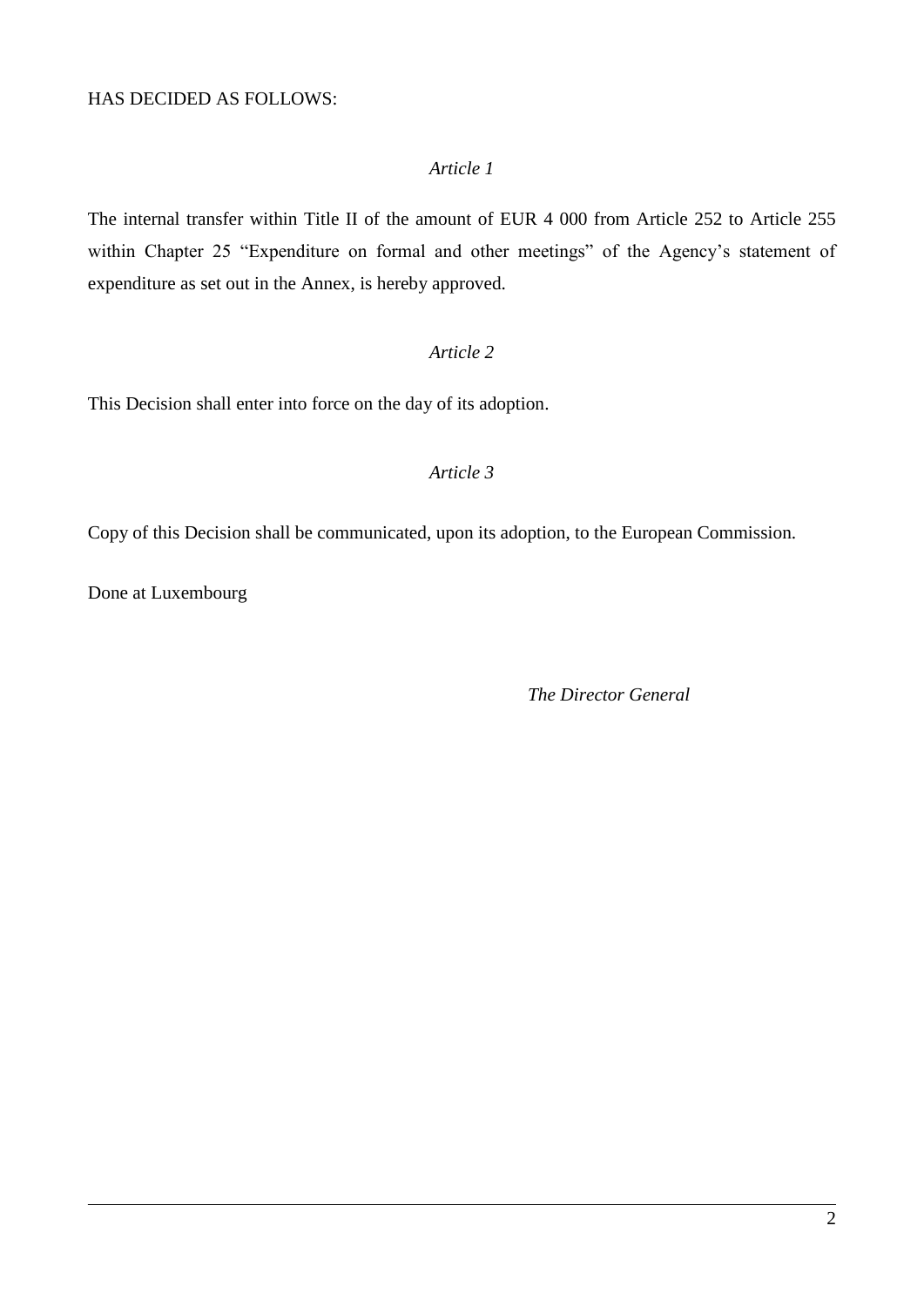# EURATOM SUPPLY AGENCY BUDGET 2022

 $\mathbb{R}$ 

### **STATEMENT OF REVENUE**

|                |                           | <b>New amount</b><br><b>Budget 2022</b> | <b>Internal Transfer</b><br>$1/2022^{(1)}$ | <b>Adopted Budget</b><br>$2022^{(2)}$ | <b>Budget outturn</b><br>2021 | <b>Budget outturn</b><br>2020 |                                                                                               |
|----------------|---------------------------|-----------------------------------------|--------------------------------------------|---------------------------------------|-------------------------------|-------------------------------|-----------------------------------------------------------------------------------------------|
| Title          | <b>Heading</b>            |                                         |                                            |                                       |                               |                               | <b>Comments</b>                                                                               |
| <b>Chapter</b> |                           |                                         |                                            |                                       |                               |                               |                                                                                               |
| <b>Article</b> |                           |                                         |                                            |                                       |                               |                               |                                                                                               |
| Item           |                           |                                         |                                            |                                       |                               |                               |                                                                                               |
|                | 1 EU contribution         |                                         |                                            |                                       |                               |                               |                                                                                               |
|                | 100 EU contribution       | 167.000,00                              | 0,00                                       | 167.000,00                            | 210.000,00                    | 230.000,00                    |                                                                                               |
|                | Article 100 - Total       | 167.000,00                              | 0,00                                       | 167.000,00                            | 210.000,00                    | 230.000,00                    |                                                                                               |
|                | Chapter 10 - Total        | 167.000,00                              | 0,00                                       | 167.000,00                            | 210.000,00                    | 230.000,00                    |                                                                                               |
|                | Title 1 - Total           | 167.000,00                              | 0,00                                       | 167.000,00                            | 210.000,00                    | 230.000,00                    |                                                                                               |
|                |                           |                                         |                                            |                                       |                               |                               |                                                                                               |
|                | 5 Administrative activity |                                         |                                            |                                       |                               |                               |                                                                                               |
|                | 520 Bank interest         | 0,00                                    | 0,00                                       | 0,00                                  | 0,00                          |                               | 248,78 This item is intended to record revenue from bank interest on the Agency's<br>accounts |
|                | Article 520 - Total       | 0,00                                    | 0,00                                       | 0,00                                  | 0,00                          | 248,78                        |                                                                                               |
|                | Chapter 52 - Total        | 0,00                                    | 0,00                                       | 0,00                                  | 0,00                          | 248,78                        |                                                                                               |
|                | Title 5 - Total           | 0,00                                    | 0,00                                       | 0,00                                  | 0,00                          | 248,78                        |                                                                                               |
|                |                           |                                         |                                            |                                       |                               |                               |                                                                                               |
|                | <b>TOTAL</b>              | 167.000,00                              | 0,00                                       | 167.000,00                            | 210.000,00                    | 230.248,78                    |                                                                                               |

## **STATEMENT OF EXPENDITURE**

|                |                                                                                           | <b>Budget 2022(1)</b> | <b>Internal Transfer</b><br>$1/2022^{(1)}$ | Budget $2022^{(2)}$ | <b>Budget outturn</b><br>2021 | <b>Budget outturn</b><br>2020 |                                                                                                                                                                                                                                                                                                                                              |
|----------------|-------------------------------------------------------------------------------------------|-----------------------|--------------------------------------------|---------------------|-------------------------------|-------------------------------|----------------------------------------------------------------------------------------------------------------------------------------------------------------------------------------------------------------------------------------------------------------------------------------------------------------------------------------------|
| <b>Title</b>   | <b>Heading</b>                                                                            |                       |                                            |                     |                               |                               | <b>Comments</b>                                                                                                                                                                                                                                                                                                                              |
| <b>Chapter</b> |                                                                                           |                       |                                            |                     |                               |                               |                                                                                                                                                                                                                                                                                                                                              |
| <b>Article</b> |                                                                                           |                       |                                            |                     |                               |                               |                                                                                                                                                                                                                                                                                                                                              |
| Item           |                                                                                           |                       |                                            |                     |                               |                               |                                                                                                                                                                                                                                                                                                                                              |
|                | 1 Staff                                                                                   |                       |                                            |                     |                               |                               |                                                                                                                                                                                                                                                                                                                                              |
|                | 13 Missions and duty travel<br>130 Mission expenses, travel and other incidental expenses |                       |                                            |                     |                               |                               |                                                                                                                                                                                                                                                                                                                                              |
|                | 1300 Mission expenses, travel and other incidental expenses                               | 18.000,00             | 0,00                                       | 18.000,00           | 2.500,00                      |                               | 6.500,00 This appropriation is intended to cover expenditure on transport costs, daily<br>subsistence allowances and the ancillary or exceptional expenses incurred by<br>statutory staff while on mission in the interest of the service, in accordance with<br>the provisions of the Staff Regulations of officials of the European Union. |
|                | Article 130                                                                               | 18.000,00             | 0,00                                       | 18.000,00           | 2.500,00                      | 6.500,00                      |                                                                                                                                                                                                                                                                                                                                              |
|                | Chapter 13 - Total                                                                        | 18.000,00             | 0,00                                       | 18.000,00           | 2.500,00                      | 6.500,00                      |                                                                                                                                                                                                                                                                                                                                              |
|                |                                                                                           |                       |                                            |                     |                               |                               |                                                                                                                                                                                                                                                                                                                                              |

|  | 17 Entertainment and representation expenses<br>170 Representation expenses for staff                                                         |                        |           |      |           |            |            |                                                                                                                                                                                                                                                                                                                                                                                                                                                                                                                                                                                                                                                                                                                                                                                                                                                                                                                                                                                                   |
|--|-----------------------------------------------------------------------------------------------------------------------------------------------|------------------------|-----------|------|-----------|------------|------------|---------------------------------------------------------------------------------------------------------------------------------------------------------------------------------------------------------------------------------------------------------------------------------------------------------------------------------------------------------------------------------------------------------------------------------------------------------------------------------------------------------------------------------------------------------------------------------------------------------------------------------------------------------------------------------------------------------------------------------------------------------------------------------------------------------------------------------------------------------------------------------------------------------------------------------------------------------------------------------------------------|
|  | 1700 Representation expenses, events and internal meetings                                                                                    |                        | 1.000,00  | 0,00 | 1.000,00  | 971,00     |            | 0.00 This appropriation is intended to cover the cost officially incurred by persons<br>officially representing the Agency including costs incurred for miscellaneous<br>receptions and internal meetings.                                                                                                                                                                                                                                                                                                                                                                                                                                                                                                                                                                                                                                                                                                                                                                                        |
|  |                                                                                                                                               | <b>Title 1 - Total</b> | 19.000,00 | 0,00 | 19.000,00 | 3.471,00   | 6.500,00   |                                                                                                                                                                                                                                                                                                                                                                                                                                                                                                                                                                                                                                                                                                                                                                                                                                                                                                                                                                                                   |
|  | 2 Buildings, equipment and miscellaneous operating<br>expenditure                                                                             |                        |           |      |           |            |            |                                                                                                                                                                                                                                                                                                                                                                                                                                                                                                                                                                                                                                                                                                                                                                                                                                                                                                                                                                                                   |
|  | 22 Movable property and associated costs<br>225 Documentation and library expenditure<br>2255 Subscriptions and purchase of information media |                        | 14.000,00 | 0,00 | 14.000,00 | 12.077,26  |            | 17.386,18 This appropriation is intended to cover: the purchase of books and other works in<br>hard copy and in electronic form for the library; expenditure on subscriptions to<br>newspapers, specialist periodicals, official journals, parliamentary papers, foreign<br>trade statistics, press agency bulletins and various other specialised<br>publications; the cost of subscriptions and access to electronic information<br>services and external data bases and the acquisition of electronic media (CD-<br>ROMs etc.); the training and support required for accessing this information;<br>copyright fees.                                                                                                                                                                                                                                                                                                                                                                           |
|  |                                                                                                                                               | Article 225            | 14.000,00 | 0,00 | 14.000,00 | 12.077,26  | 17.386,18  |                                                                                                                                                                                                                                                                                                                                                                                                                                                                                                                                                                                                                                                                                                                                                                                                                                                                                                                                                                                                   |
|  |                                                                                                                                               | Chapter 22 - Total     | 14.000,00 | 0,00 | 14.000,00 | 12.077,26  | 17.386,18  |                                                                                                                                                                                                                                                                                                                                                                                                                                                                                                                                                                                                                                                                                                                                                                                                                                                                                                                                                                                                   |
|  | 23 Current administrative expenditure                                                                                                         |                        |           |      |           |            |            |                                                                                                                                                                                                                                                                                                                                                                                                                                                                                                                                                                                                                                                                                                                                                                                                                                                                                                                                                                                                   |
|  | 232 Financial charges                                                                                                                         |                        | 500,00    | 0,00 | 500,00    | 207,00     |            | 500,00 This appropriation is intended to cover bank charges and the cost of the                                                                                                                                                                                                                                                                                                                                                                                                                                                                                                                                                                                                                                                                                                                                                                                                                                                                                                                   |
|  | 2320 Bank charges                                                                                                                             | Article 232            | 500,00    | 0,00 | 500,00    | 207,00     | 500,00     | connection to the interbank telecommunications network.                                                                                                                                                                                                                                                                                                                                                                                                                                                                                                                                                                                                                                                                                                                                                                                                                                                                                                                                           |
|  | 233 Legal charges                                                                                                                             |                        |           |      |           |            |            |                                                                                                                                                                                                                                                                                                                                                                                                                                                                                                                                                                                                                                                                                                                                                                                                                                                                                                                                                                                                   |
|  | 2330 Legal costs                                                                                                                              |                        | 0,00      | 0,00 | 0,00      | 0,00       |            | 0,00 This appropriation is intended to cover costs which may be awarded against the<br>Agency by the Court of Justice, the General Court or national courts, the cost of<br>hiring outside lawyers/legal advisers to represent the Agency in Union and<br>national courts.                                                                                                                                                                                                                                                                                                                                                                                                                                                                                                                                                                                                                                                                                                                        |
|  | $2339$ Fines                                                                                                                                  |                        | 0,00      | 0,00 | 0,00      | 0,00       |            | 0.00 This appropriation is intended to cover the damages and interest expenses,<br>agreed compensation through amicable settlement and administrative fines.                                                                                                                                                                                                                                                                                                                                                                                                                                                                                                                                                                                                                                                                                                                                                                                                                                      |
|  |                                                                                                                                               | Article 233            | 0,00      | 0,00 | 0,00      | 0,00       | 0,00       |                                                                                                                                                                                                                                                                                                                                                                                                                                                                                                                                                                                                                                                                                                                                                                                                                                                                                                                                                                                                   |
|  | 235 Other operating expenditure                                                                                                               |                        |           |      |           |            |            |                                                                                                                                                                                                                                                                                                                                                                                                                                                                                                                                                                                                                                                                                                                                                                                                                                                                                                                                                                                                   |
|  | 2350 Membership of nuclear organisations                                                                                                      |                        | 4.000,00  | 0,00 | 4.000,00  | 3.785,71   |            | 2.861,53 This appropriation is intended to cover membership of nuclear organisations<br>relevant to the Agency's activities.                                                                                                                                                                                                                                                                                                                                                                                                                                                                                                                                                                                                                                                                                                                                                                                                                                                                      |
|  |                                                                                                                                               | Article 235            | 4.000,00  | 0,00 | 4.000,00  | 3.785,71   | 2.861,53   |                                                                                                                                                                                                                                                                                                                                                                                                                                                                                                                                                                                                                                                                                                                                                                                                                                                                                                                                                                                                   |
|  |                                                                                                                                               | Chapter 23 - Total     | 4.500,00  | 0,00 | 4.500,00  | 3.992,71   | 3.361,53   |                                                                                                                                                                                                                                                                                                                                                                                                                                                                                                                                                                                                                                                                                                                                                                                                                                                                                                                                                                                                   |
|  | 24 Information and communication technology<br>242 Information systems                                                                        |                        |           |      |           |            |            |                                                                                                                                                                                                                                                                                                                                                                                                                                                                                                                                                                                                                                                                                                                                                                                                                                                                                                                                                                                                   |
|  | 2420 Equipment, software and services for information<br>systems <sup>(3)</sup>                                                               |                        | 15.000,00 | 0,00 | 15.000,00 | 9.973,83   |            | 188.000,00 This appropriation is intended to cover the costs of operating information systems<br>(notably NOEMI), and of other costs related to information technology necessary<br>to meet business needs.<br>It includes in particular:                                                                                                                                                                                                                                                                                                                                                                                                                                                                                                                                                                                                                                                                                                                                                         |
|  |                                                                                                                                               |                        |           |      |           |            |            | - the purchase or maintenance of hardware, IT infrastructure and service costs<br>related to the environment of information systems and to other business needs,<br>- information systems support and maintenance: the operations, support, fix and<br>minor enhancements associated with existing applications,<br>- security and compliance: costs to define, establish, enforce, and measure<br>security, compliance, and disaster recovery readiness for information systems,<br>- software necessary to maintain information systems and to meet other business<br>needs: purchase, licensing, maintenance and support for the operation of off-the-<br>shelf software,<br>- information systems management: costs in relation to the management,<br>administration and planning of IT, in particular the cost of related studies.<br>It will also cover the purchase or maintenance of computers, peripherals and<br>software for the computer centre hosting ePluto system, and related IT |
|  | $2421$ Information systems development <sup>(3)</sup>                                                                                         |                        | 81.000,00 | 0,00 | 81.000,00 | 157.329,96 |            | infrastructure and services costs until the transfer of the hosting to the<br>Commission services.<br>0.00 This appropriation is intended to cover the cost of idevelopment of information<br>systems, notably the NOEMI system.<br>It covers in particular resources involved with the analysis, design, development,<br>code, test and release packaging services associated with application                                                                                                                                                                                                                                                                                                                                                                                                                                                                                                                                                                                                   |
|  |                                                                                                                                               | Article 242 - Total    | 96.000,00 | 0,00 | 96.000,00 | 167.303,79 | 188.000,00 | development projects.                                                                                                                                                                                                                                                                                                                                                                                                                                                                                                                                                                                                                                                                                                                                                                                                                                                                                                                                                                             |
|  |                                                                                                                                               | Chapter 24 - Total     | 96.000,00 | 0,00 | 96.000,00 | 167.303,79 | 188.000,00 |                                                                                                                                                                                                                                                                                                                                                                                                                                                                                                                                                                                                                                                                                                                                                                                                                                                                                                                                                                                                   |
|  |                                                                                                                                               |                        |           |      |           |            |            |                                                                                                                                                                                                                                                                                                                                                                                                                                                                                                                                                                                                                                                                                                                                                                                                                                                                                                                                                                                                   |